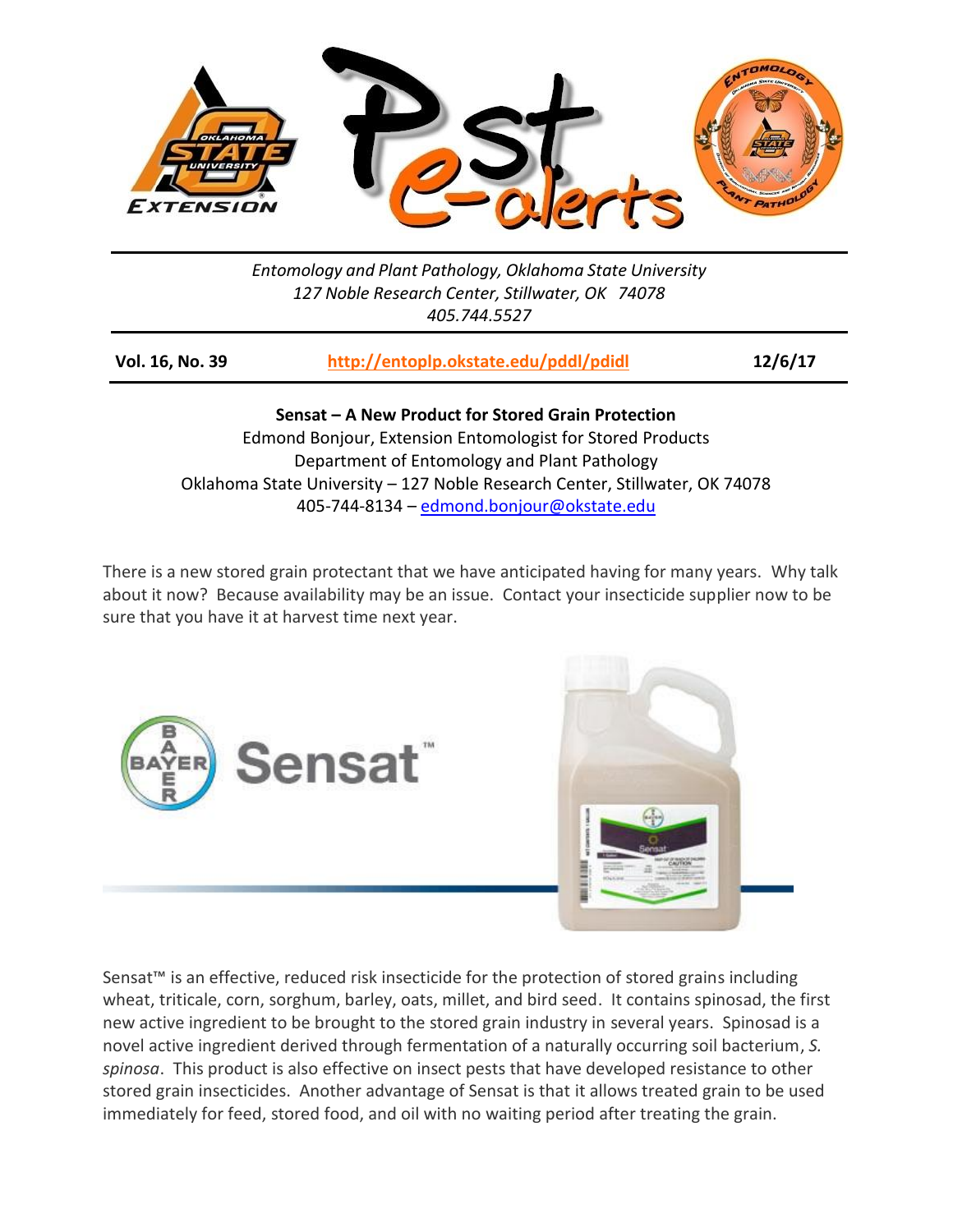Sensat is a 0.73 pound active ingredient per gallon flowable formulation that can be used to protect stored grains and other commodities from insect damage at an active ingredient concentration of 1 ppm by weight. It protects stored food, feed, and oil grain commodities against injury from insect pests including lesser grain borer, confused flour beetle, flat grain beetle, Indianmeal moth, Angoumois grain moth, rice moth, and almond moth. Insect pests such as rice weevil, granary weevil, maize weevil, red flour beetle, rusty grain beetle, and sawtoothed grain beetle are suppressed to low levels. Protection is achieved by breaking the pest life cycle through control of adults and/or immature life stages.

For optimum results, thoroughly clean and treat grain storage areas prior to storage of grain. If the grain is infested, fumigate with a registered insecticide to control existing populations and then apply Sensat for residual protection.

For commodities typically treated per 1,000 bushels, dilute Sensat (see Table 1.) with water, mix thoroughly, and occasionally agitate. Apply 5 gallons of spray mixture per 1,000 bushels of grain as a course spray to the moving grain stream. For crops typically treated per ton (bird seed or any other crop listed in the table) apply 0.35 fl. oz. or 10.4 ml per ton to deliver 1 ppm of active ingredient.

|                                          | <b>Sensat</b><br>per 1,000 bushels* (to deliver 1 ppm) |              |
|------------------------------------------|--------------------------------------------------------|--------------|
| <b>Target Crop</b>                       | fl oz                                                  | ml           |
| <b>Barley</b>                            | 8.2                                                    | 242          |
| Bird seed                                | See rate/ton                                           | See rate/ton |
| Corn (field, sweet, pop, grown for seed) | 9.8                                                    | 290          |
| Millet, foxtail                          | 8.7                                                    | 257          |
| Millet, pearl                            | 5.9                                                    | 174          |
| Millet, proso                            | 9.8                                                    | 290          |
| Oats                                     | 5.9                                                    | 174          |
| Sorghum (Milo)                           | 9.8                                                    | 290          |
| <b>Triticale</b>                         | 10.3                                                   | 305          |
| Wheat                                    | 10.5                                                   | 310          |

Table. 1. Application rates for crops typically treated per 1,000 bushels.

\*Application rates are based on nominal commodity test weight.

Top Dressing Treatments: These treatments are not as effective as treating the entire grain mass, but they can provide significant protection from some insects such as the Indianmeal moth. For each 1,000 sq. ft. of surface area, mix 2.6 fl. oz. of Sensat in 2.0 gallons of water. Apply one-half of the total application amount evenly across the surface and then rake to a depth of at least four inches. Complete the treatment by applying the remaining half to the surface and leave undisturbed.